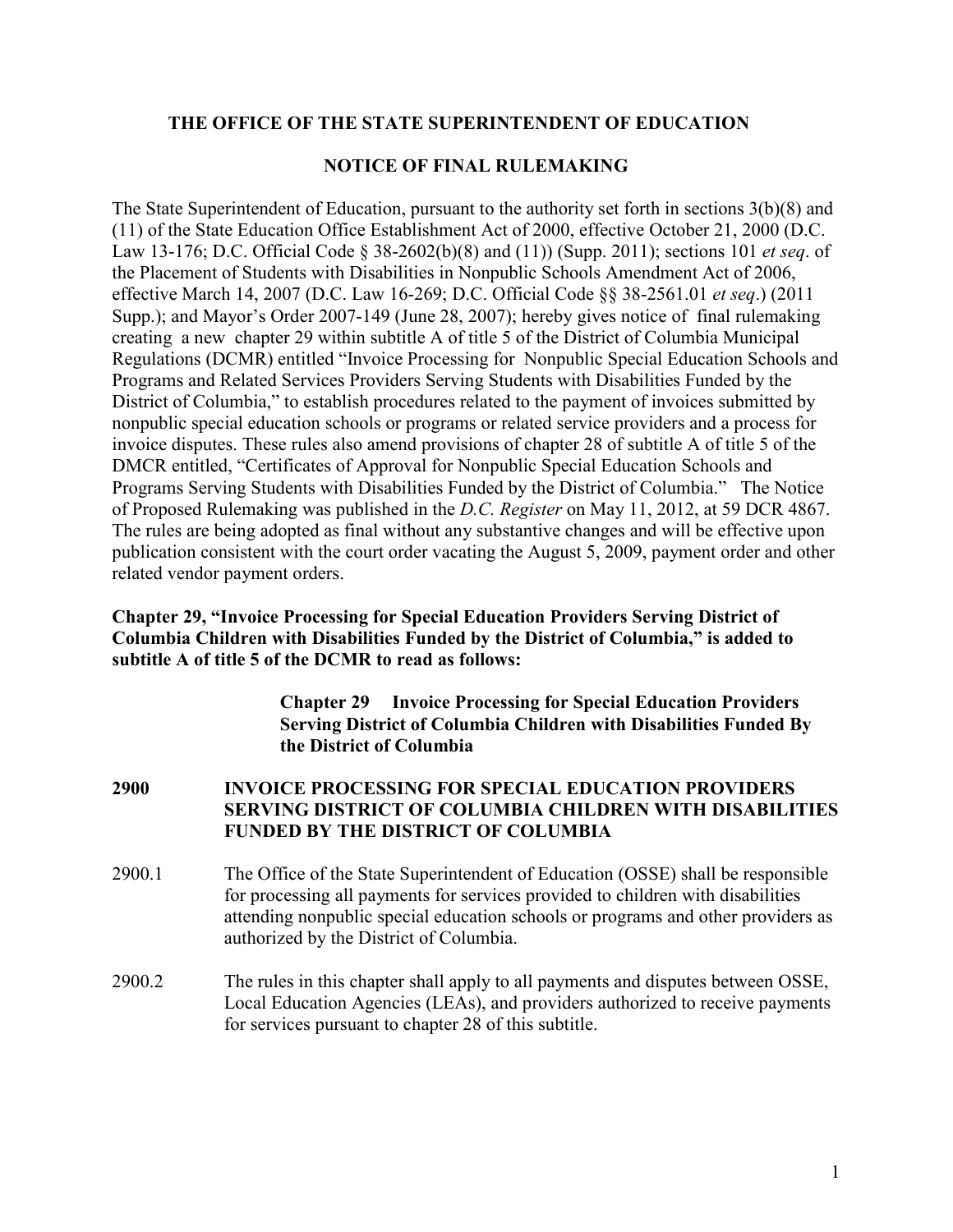- 2900.3 An LEA shall be responsible for payments of authorized services to its students, provided that DCPS shall also be responsible for payments for authorized services provided to students attending a public charter school that has elected DCPS to serve as its LEA for special education purposes pursuant to D.C. Official Code § 38-1802.02(19) (2001 Ed.)
- 2900. 4 OSSE and the LEAs shall post on their websites information about submission of invoices, including where invoices must be sent, verification of the receipt of invoices, the process related to invoice disputes, and contact information with regard to these matters.

# **2901 INVOICE SUBMISSION**

- 2901.1 A provider seeking reimbursement for authorized services shall submit to OSSE or an LEA, as appropriate, invoices for special education services in conformance with the special education service rates and procedures established by chapter 28 of this subtitle.
- 2901.2 Payments of invoices shall be limited to the services specified and authorized in a student's Individualized Education Program (IEP), a Hearing Officer Determination (HOD) resulting from an Individuals with Disabilities Education Act (IDEA) due process hearing, a court order regarding the student's special education needs, or a service approved in writing by OSSE or the responsible LEA. A Settlement Agreement (SA) shall be accepted as authorization for payment unless it violates applicable federal and local laws and regulations.
- 2901.3 Invoices shall be processed for payment based upon the invoice processing date, as defined in § 2999. For example, if an invoice is received on March 3, it will be processed as if received on March 5, and undisputed amounts must be paid by April 5. If an invoice is received on March 6, however, it will be processed as if received on March 15, and undisputed amounts must be paid by April 15. Finally, if an invoice is received on March 16, it will be processed as if received on April 5 and undisputed amounts must be paid by May 5.
- 2901.4 Invoices shall be submitted by mail or hand delivery to OSSE or the LEA responsible for payment. An invoice shall be date stamped the same date received by OSSE or the LEA and, upon contemporaneous request, receipts shall be provided for hand-delivered invoices.
- 2901.5 An invoice shall include the following information:
	- (a) Student name, date of birth, and the unique student identification number if one has been assigned;
	- (b) The name of the District of Columbia agency responsible for placing the student at the nonpublic special education school or program: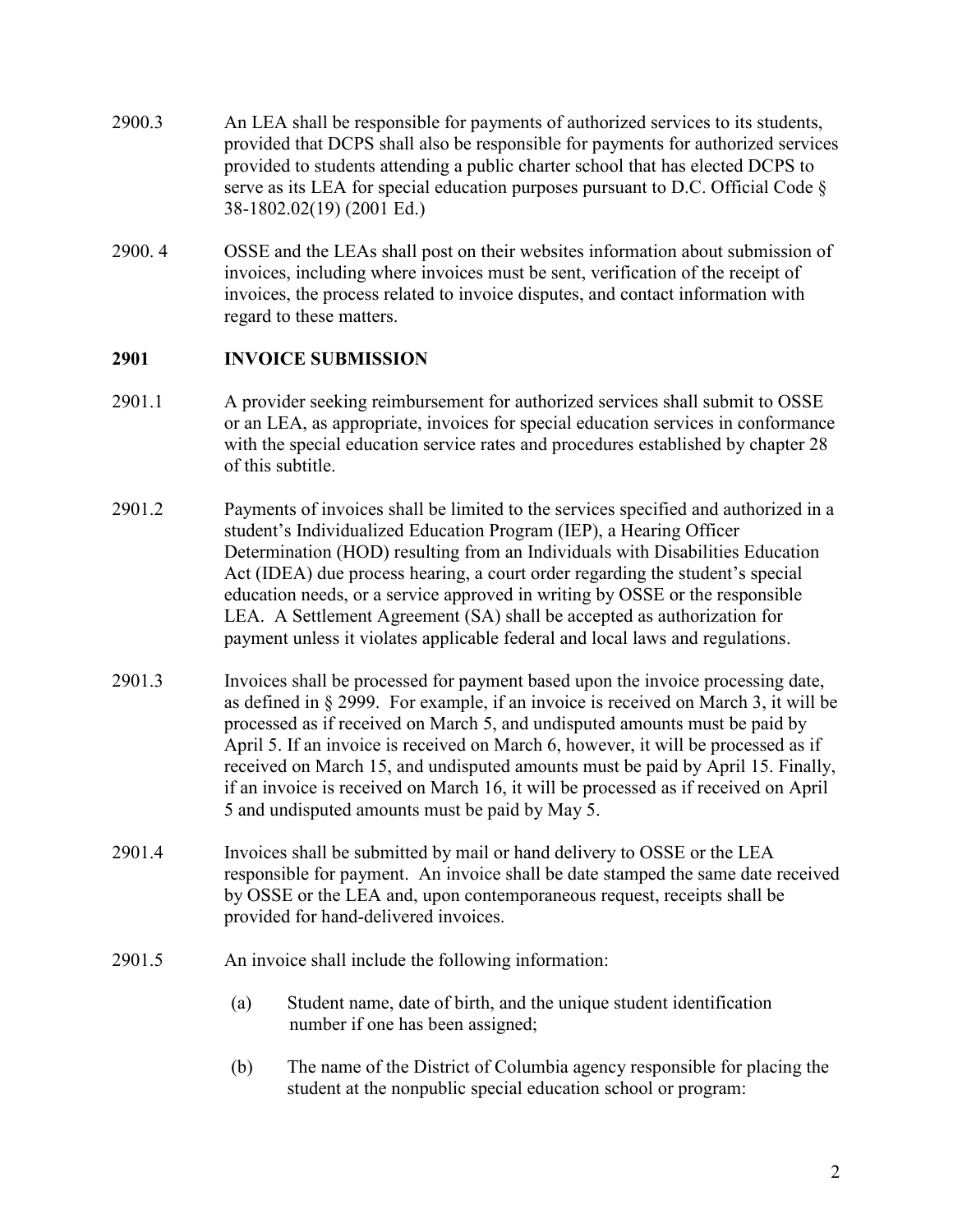- (1) The responsible agency for day nonpublic special education schools and programs and related service providers is the LEA that placed the student at the school or program or with the provider for IDEA services; and
- (2) For residential nonpublic special education schools and programs there may be more than one (1) responsible agency. Such agencies may include the Department of Youth Rehabilitation Services (DYRS), the Child and Family Services Agency (CFSA), and the Department of Mental Health (DMH);
- (c) The name of the LEA responsible for ensuring a free appropriate public education (FAPE);
- (d) The tuition rate per diem consistent with this chapter;
- (e) The number of tuition days billed for on the invoice;
- (f) Specific itemization of related services provided, including the frequency of each service and the unit of service provided on a per hour or per diem basis as appropriate;
- (g) The student's Medicaid number (if the student is approved for Medicaid), if provided by the parent or the sending LEA; and
- (h) An attendance report, including specific days of attendance and absence, the latter of which are identified as excused or unexcused. All absences will be presumed to be unexcused unless otherwise indicated.
- 2901.6 The following information shall be submitted for Federal reimbursement to the unit designated by OSSE or the LEA as appropriate:
	- (a) Date of service delivery;
	- (b) Type of services (such as speech, occupational therapy, physical therapy, counseling, and psychology);
	- (c) Duration of services (such as forty (40) minutes or sixty (60) minutes);
	- (d) Therapy modality (for example, group or individual);
	- (e) Dated and signed notes of one to two sentences in length that document the degree of measurable progress toward student treatment goals and objectives;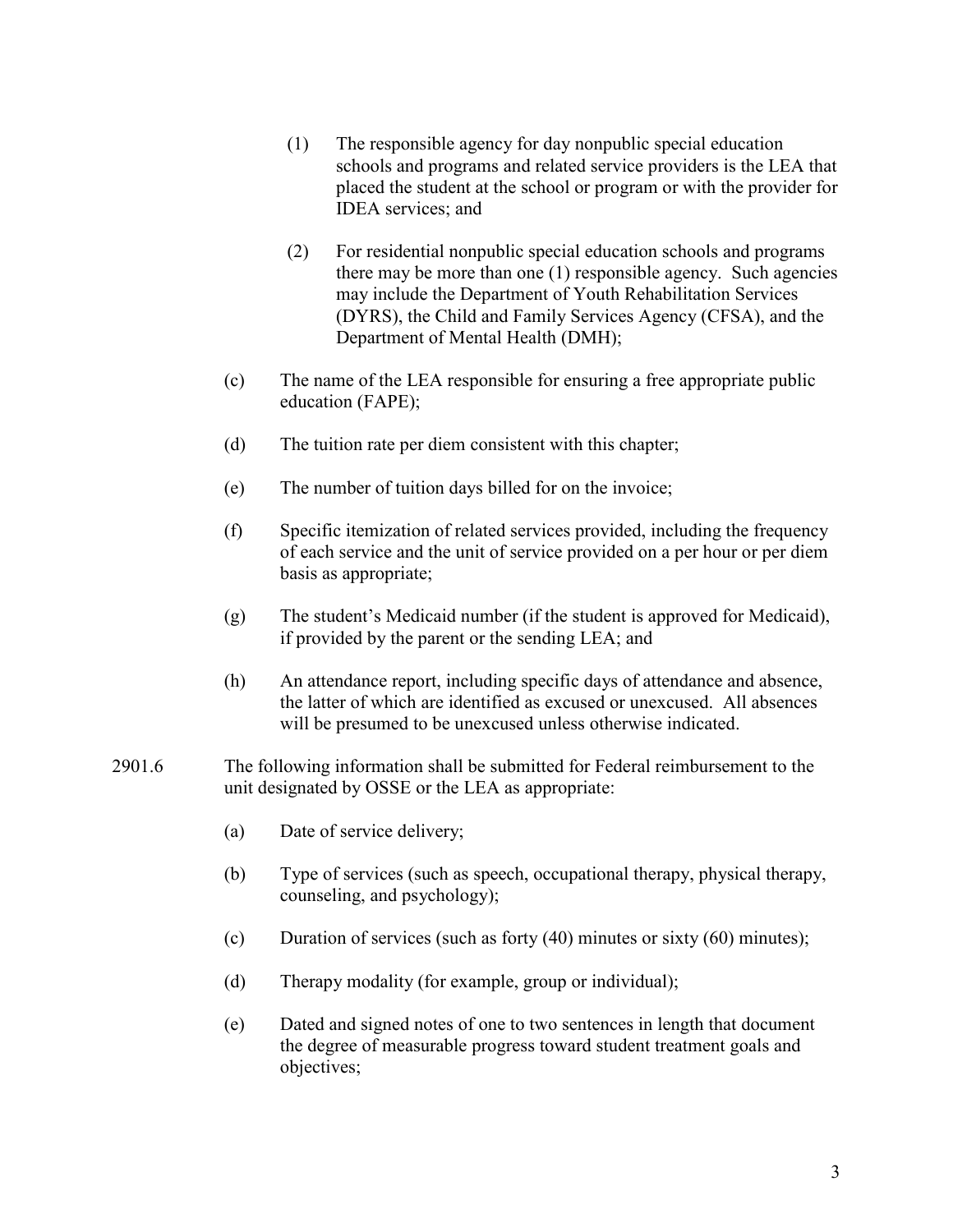- (f) The most recent available copy of the student's IEP currently in effect, if not previously provided. If the IEP is revised, a copy of the most recently available revised portion must be submitted within thirty (30) days or upon submission of the first invoice in which the revised IEP services are billed, whichever occurs first; and
- (g) Dates of the student's presence and absence in school.
- 2901.7 The annual and per diem tuition and related services rates shall be published on the OSSE website at http://www.osse.dc.gov on at least an annual basis. In the case of tuition and related services for which there are no published rates pursuant to 5 DCMR A § 2845.1, a nonpublic special education school or program or related service provider providing services shall obtain from OSSE or the appropriate LEA a written rate confirmation pursuant to chapter 28 of this subtitle prior to submission of an invoice. Should OSSE fail to respond within seven (7) business days of a provider's request for a written rate confirmation, the provider may provide services and then invoice OSSE for payment.
- 2901.8 A provider shall not submit an invoice based upon a bundled or packaged rate methodology when invoicing the District of Columbia government, unless:
	- (a) Pursuant to chapter 28 of this subtitle, OSSE has accepted the per diem rate established by another state, or political subdivision within a state, based upon a rate setting methodology that OSSE deems reasonable; and
	- (b) The bundling of related services within the rate submitted to OSSE is permitted or required by that state or political subdivision.
- 2901.9 Invoices submitted more than six (6) months after the date the services were provided shall not be accepted unless specifically approved by, and at the discretion of, OSSE or the responsible LEA.
- 2901.10 A nonpublic special education provider determined to have charged a duplicative fee or a fee in excess of a rate approved chapter 28 of this subtitle of the DCMR shall be held responsible for reimbursement of such funds to OSSE or the LEA paying the invoice.
- 2901.11 Consistent with chapter 28 of this subtitle, an independent related services provider may not invoice OSSE directly unless services are specifically mandated by an IEP, settlement agreement, HOD, or court order.
- 2901.12 A third party service provider that subcontracts with a nonpublic special education school or program or related services provider shall do business with the LEA regarding costs of services and may not bill OSSE directly, unless specified by an IEP, settlement agreement, HOD, or court order.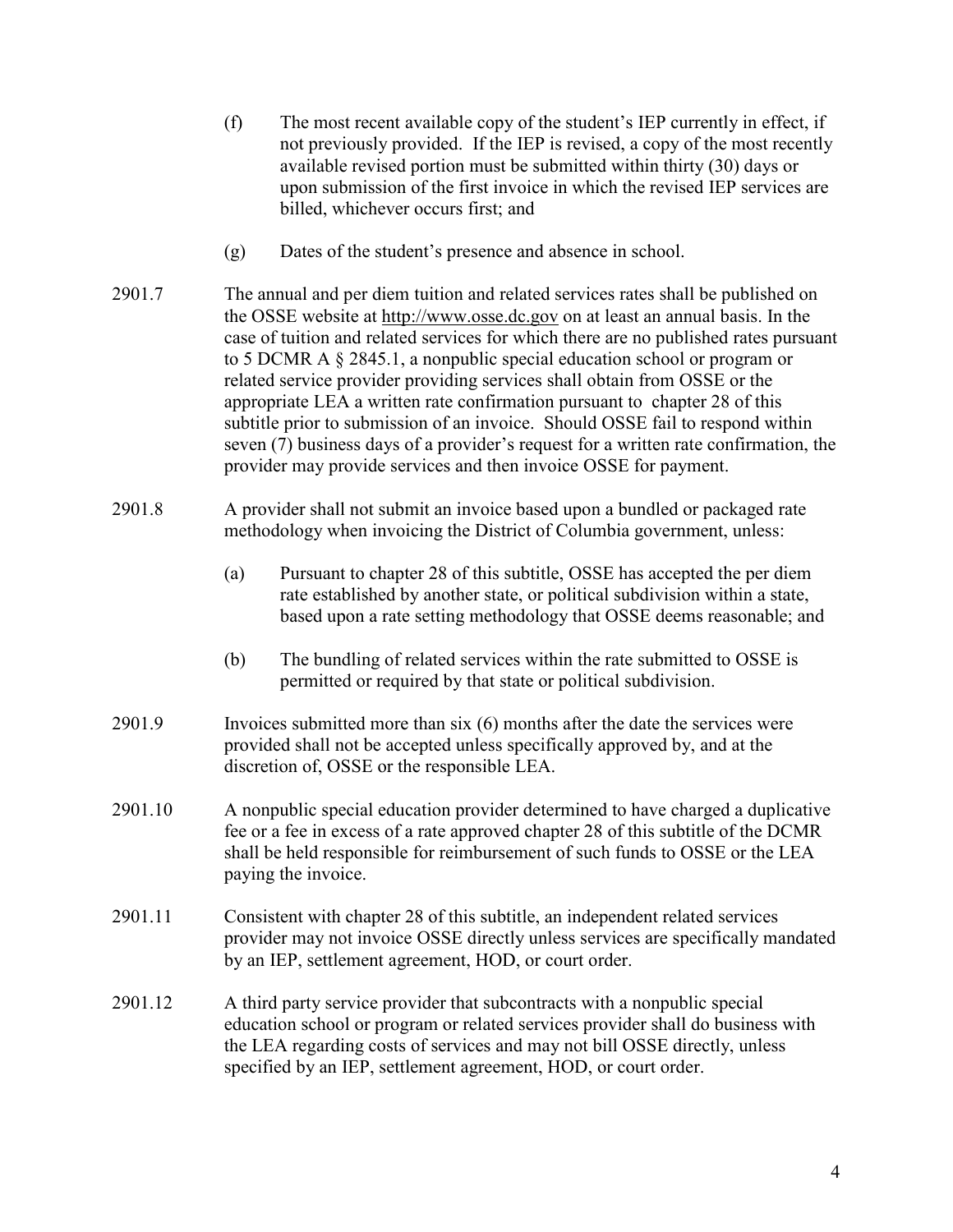- 2901.13 A provider may not invoice OSSE for services associated with any form of homebound instruction without proof of prior written approval from the responsible LEA and OSSE. OSSE shall determine the applicable rates for such services on case-by-case basis for each individual student.
- 2901.14 A provider may invoice solely for special education and/or related services, specified in a student's IEP, HOD, or court order or a service approved in writing by OSSE or the LEA paying for a service.
- 2901.15 The first billing day for a student shall be the first full day of attendance at the nonpublic special education school or program or the first day related services are provided by a related services provider.
- 2901.16 A nonpublic school or program shall provide a copy of any invoice submitted to OSSE to an LEA upon request.

# **2902 PAYMENT OF INVOICES**

- 2902.1 Payments of undisputed amounts shall be made on the  $5<sup>th</sup>$  or  $15<sup>th</sup>$  day in the month following the corresponding invoice processing date of the prior month. When the  $5<sup>th</sup>$  or  $15<sup>th</sup>$  is not a business day, the due date shall be the first business day thereafter. Payments shall be made by automated clearing house (ACH) electronic transfer and, to the extent practicable, shall include identifying payment information.
- 2902.2 Alternative arrangements for receipt of payment may be established by mutual written agreement of the parties. If a provider's request for an alternative payment arrangement is denied, that provider may petition OSSE or an LEA for an exception. In seeking such an exception, the provider shall submit the reasons for such a request, including evidence that the absence of an alternative arrangement will pose a substantial risk of harm to the provision of services to its students.

# **2903 REFUNDS FOR OVERPAYMENT OR PREPAYMENT OF SERVICES**

- 2903.1 A provider shall issue a prorated refund, or credit upon mutual written agreement with OSSE or the responsible LEA, for any overpayments or prepayments related to a student's placement.
- 2903.2 If OSSE or an LEA seeks a refund for an overpayment, it must notify the provider that it has thirty (30) days to dispute the charge or pay the undisputed amount. After expiration of thirty (30) days, OSSE or the responsible LEA has seventyfive (75) days within which to request a hearing before the Office of Administrative Hearings (OAH) to obtain a refund.

### **2904 DISPUTE NOTIFICATION AND FINAL DISPUTE DECISION**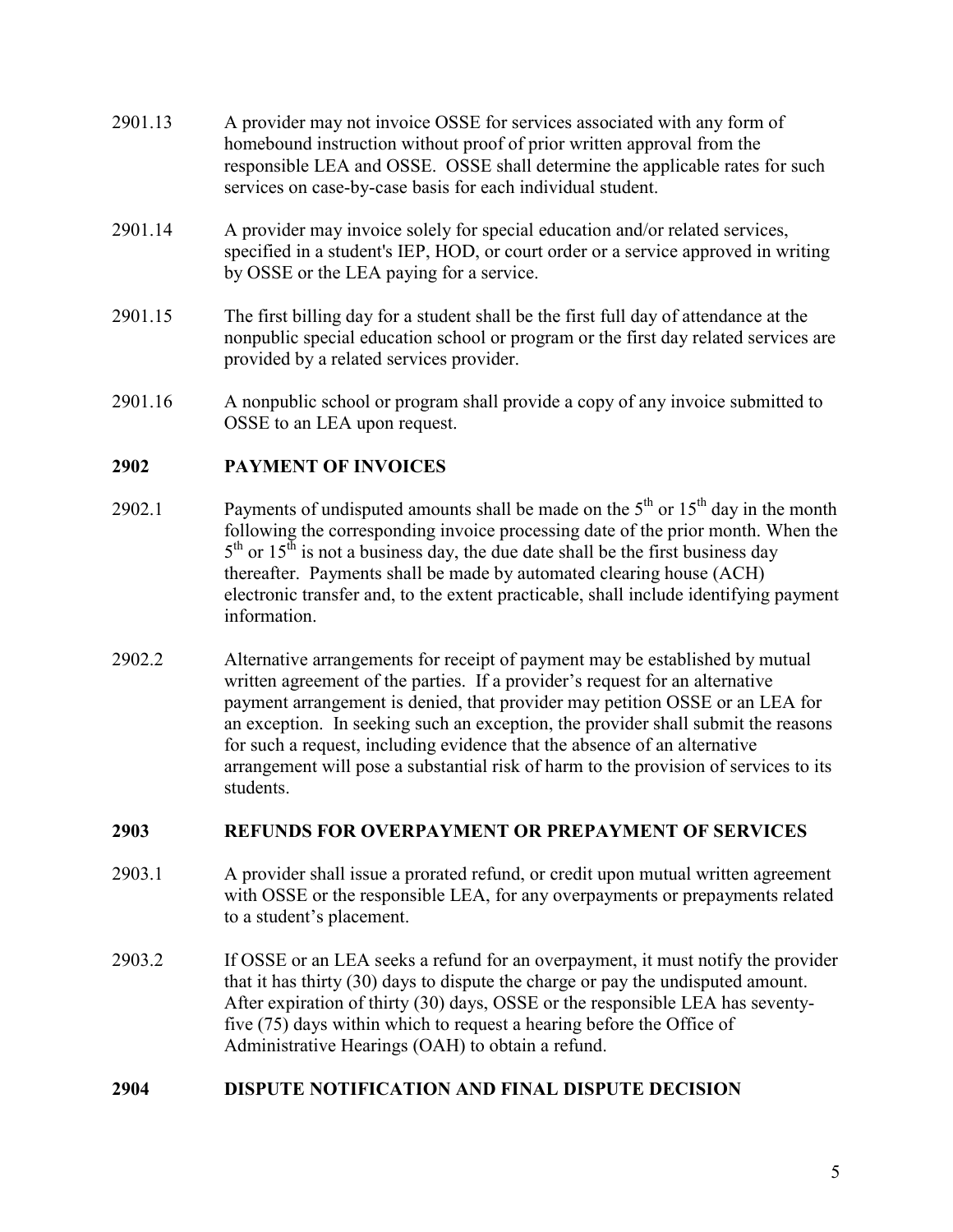- 2904.1 OSSE or an LEA shall dispute an invoice for services, or the adequacy of the information provided, by transmitting a dispute notification electronically, by facsimile, by hand delivery or by mail, not later than the  $5<sup>th</sup>$  or  $15<sup>th</sup>$  day of the month after the corresponding invoice processing date as defined in § 2999. For example and as noted above, if an invoice is received on March 3, it will be processed as if received on March 5, and the undisputed amount must be paid in full by April 5; if OSSE or the LEA disputes all or a portion of that invoice the dispute notice must be filed by April 5. If an invoice is received on March 6, it will be processed as if received on March 15. The undisputed amount of the invoice shall be paid in full by April 15. If OSSE or the LEA dispute all or a portion of that invoice, the dispute notification to the provider is due by April 15. Finally, an invoice received on March 16 shall be processed as if received on April 5, and the undisputed amount of that invoice is due to be paid to the provider by May 5.
- 2904.2 Receipt of a dispute notification is deemed to be effective the date the notification is delivered to the provider or three (3) days after the postmark in the event a dispute notification is mailed. The dispute notification constitutes the final dispute decision by OSSE or the LEA.
- 2904.3 The dispute notification shall include the following information:
	- (a) A detailed description of the basis for the dispute, including documentation and policies relied upon;
	- (b) The name(s) of the student(s);
	- (c) Identification of the specific service(s) being disputed;
	- (d) Date(s) of the service(s) being disputed;
	- (e) The amount of the dispute;
	- (f) The invoice identification number and payment due date of the  $5<sup>th</sup>$  or  $15<sup>th</sup>$ day of the month;
	- (g) Documentation to support a dispute shall include as appropriate: a cost sheet, identification of IEP, HOD, court order, settlement agreement, policy and/or other administrative documentation, a copy or description of the relevant portions of such documents. The provider may request that complete copies of such documents be furnished, if necessary for full consideration of the issues in dispute; and
	- (h) A dispute notification shall notify the provider of the procedures that the provider must follow in order to object to the dispute, including the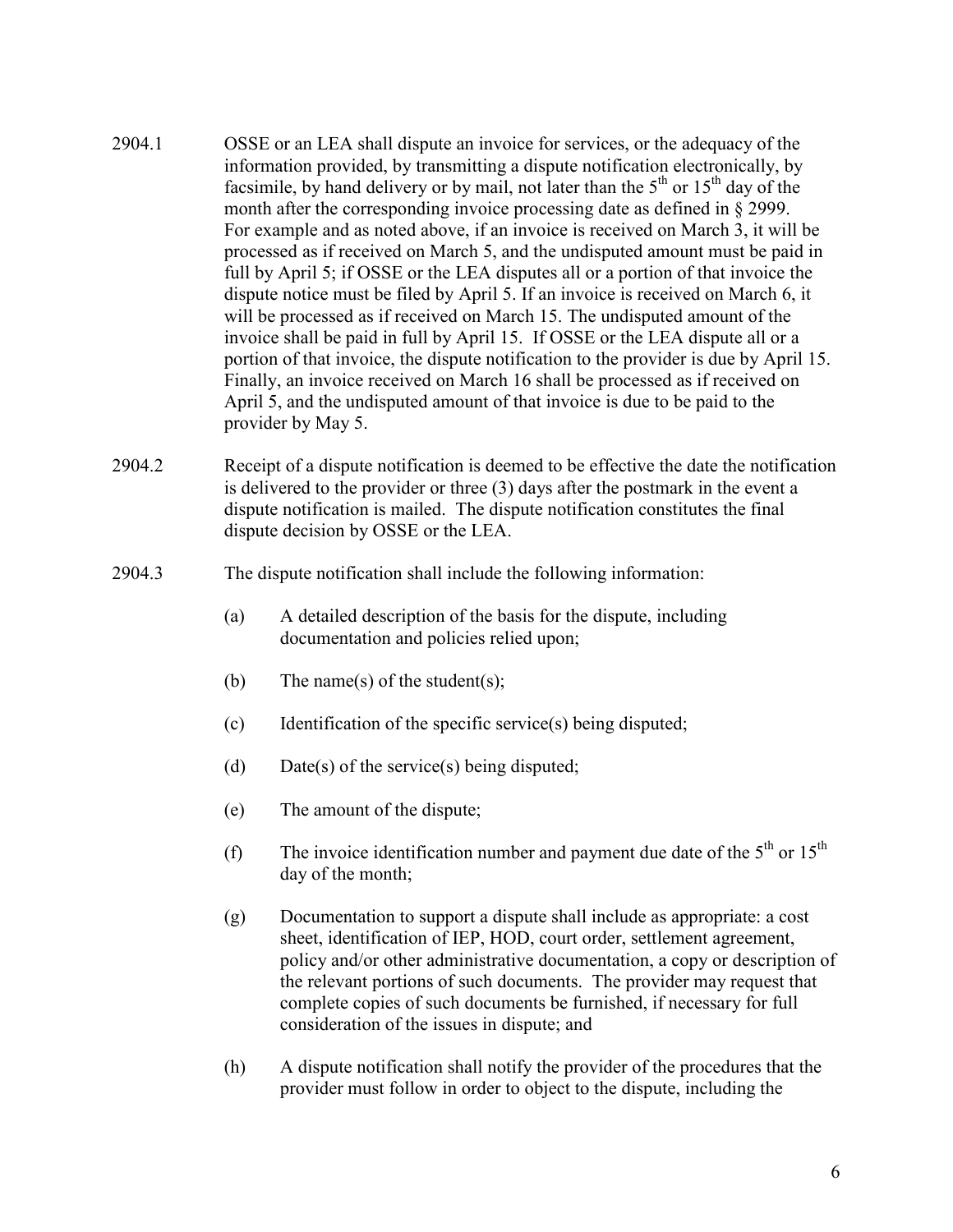provider's right to seek a hearing before the OAH no later than seventyfive (75) calendar days after the invoice processing date. The notification shall also include contact information for requesting a hearing before the OAH.

2904.4 The parties may seek to resolve disputes informally at any time.

# **2905 HEARINGS**

- 2905.1 A provider may file a written request for a hearing before the OAH no later than seventy-five (75) calendar days after the invoice processing date seeking payment and interest for an invoice that has either been disputed or has not been paid within the timeframes set forth in this chapter.
- 2905.2 In the event that a dispute notification is not issued timely, a provider may seek payment and appropriate relief, including such relief as provided in § 2906, from the OAH by filing a hearing request no later than one hundred twenty (120) calendar days after the invoice processing date as defined in § 2999.
- 2905.3 All documents filed in the OAH proceeding as pleadings or exhibits shall protect student and family confidential information consistent with applicable federal and District of Columbia laws and regulations.
- 2905.4 Prior to a hearing being scheduled, all parties shall attend mediation at OAH, unless an administrative law judge determines that mediation is unnecessary or futile, notwithstanding any rules to the contrary.
- 2905.5 OAH shall make reasonable efforts to hold mediations and/or hearings within forty-five (45) calendar days of receiving the request for a hearing, unless the law requires otherwise, or parties to a case stipulate otherwise.
- 2905.6 OAH shall schedule requests for hearings for mediation to be conducted by an Administrative Law Judge in an effort to assist the parties in resolving such matters without a hearing. OAH shall provide written notice to all parties, which states the time, place and issues to be mediated pursuant to D.C. Official Code § 2-509(a) (2011 Repl.).
- 2905.7 In the event the parties are unable to reach a settlement of their disputes during mediation, OAH shall schedule a hearing.
- 2905.8 The procedural rules of the OAH shall apply to all dispute hearings and proceedings. *See* 5 DCMR A §§ 2800, *et seq*.
- 2905.9 Consistent with District of Columbia laws and regulations, a final decision of OAH may be appealed to the District of Columbia Court of Appeals.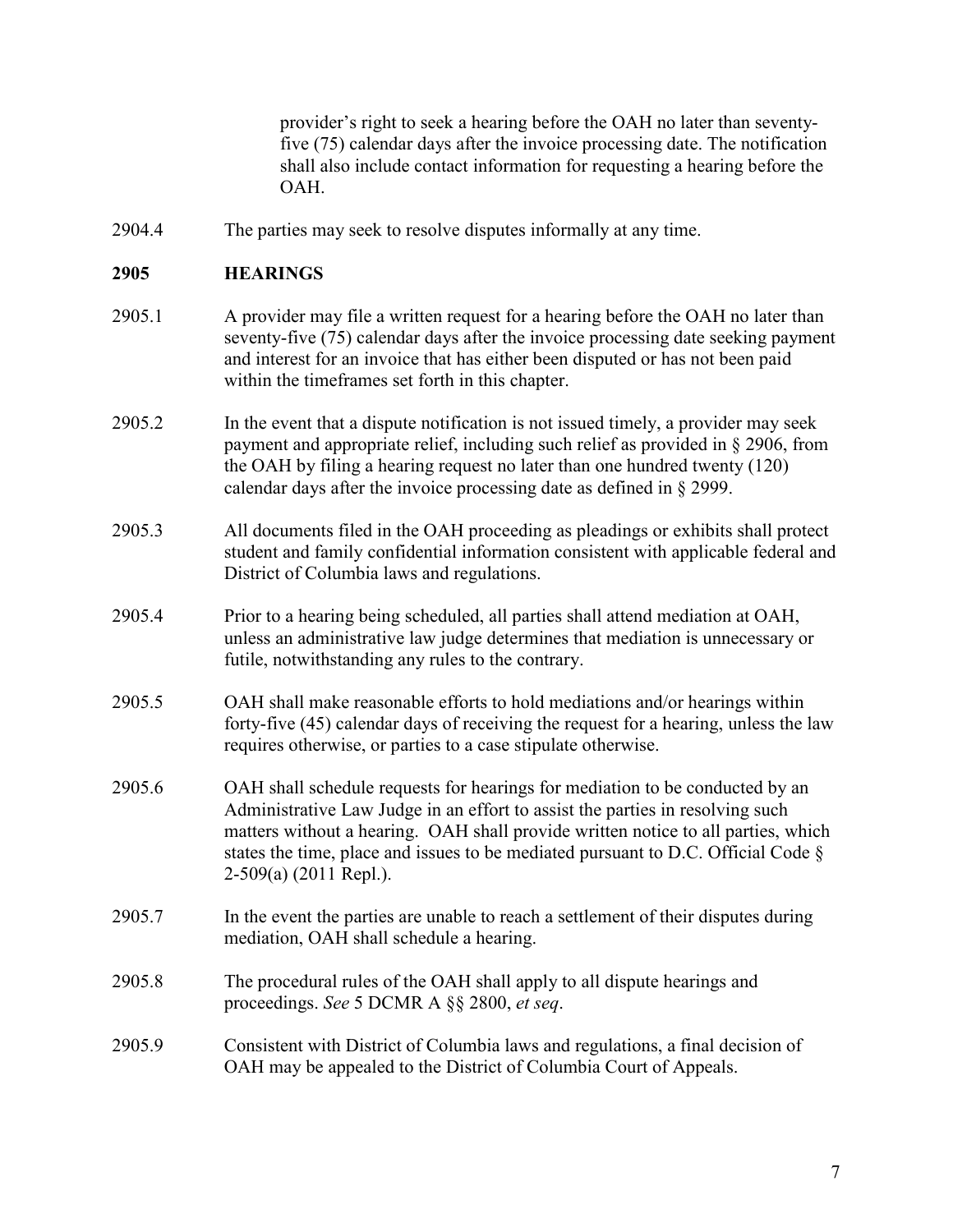# **2906 REQUESTS FOR RELIEF**

- 2906.1 OAH may award interest to the provider calculated from the date the payment was due, and in an amount consistent with the interest rate established by the District of Columbia Government Quick Payment Act of 1984, effective March 15, 1985 (D.C. Law 5-164; D.C. Official Code §2-221.01 *et seq*.) (2001 Ed.)
- 2906.2 A provider may seek an interim payment of part of or the entire disputed amount if the OAH finds that a failure to pay such amount will imminently jeopardize the provision of services. Such a determination shall be made pursuant to the evidentiary standard of Rule 65 of the District of Columbia Superior Court Rules of Civil Procedure. The OAH may order that any monies found not owing be promptly repaid to the District of Columbia, with interest in an amount consistent with the interest rate established by the District of Columbia Government Quick Payment Act of 1984, effective March 15, 1985 (D.C. Law 5-164; D.C. Official Code §2-221.01 *et seq*.) (2001 Ed.)
- 2906.3 The OAH shall make a determination of any amounts owed, either disputed or undisputed, and order a timeframe for payment. The OAH may order payment of any undisputed portions of an invoice during the pendency of a dispute.

## **2907 CONTRACTS**

2907.1 OSSE, or an LEA responsible for special education and related services payments, may enter into a contract with a nonpublic special education school or provider or related services provider that contain invoice processing terms other than those set forth in these rules.

### **2908 MONTHLY REPORTS**

2908.1 OSSE and a responsible LEA shall take reasonable steps to produce monthly invoice payment and invoice dispute reports.

### **2909 TIMEFRAMES**

2909.1 All time periods referenced by these rules shall be computed pursuant to Rule 6 of the District of Columbia Superior Court Rules of Civil Procedure.

### **2999 DEFINITIONS**

2999.1 All definitions in this section shall be in conformance with the Individuals with Disabilities Education Act, approved November 29, 1975 (P.L. 94-142; 90 Stat. 773; as amended, 20 U.S.C. §§ 1400, *et seq*., and regulations including 34 C.F.R. part 300, *et seq*.